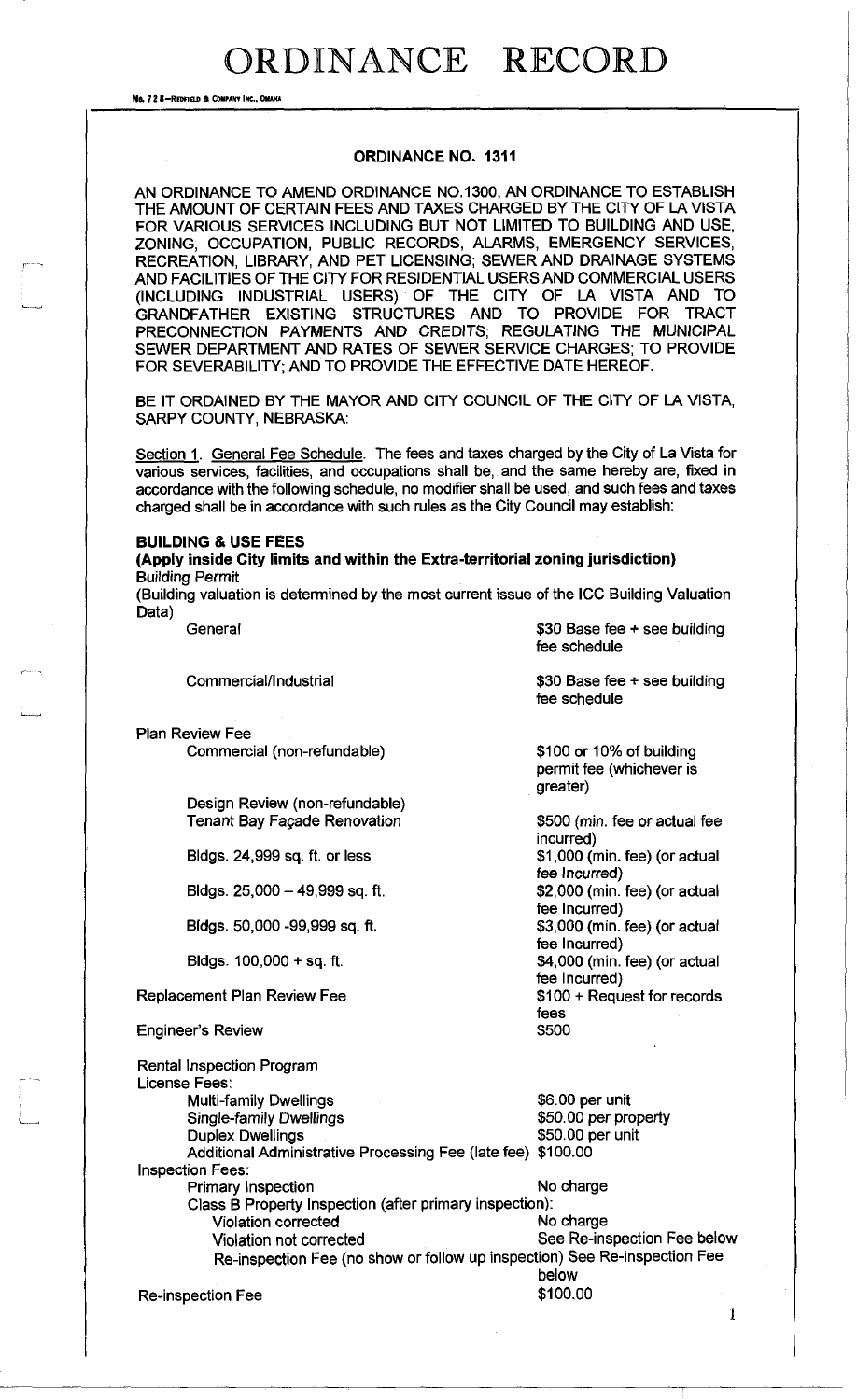No. 72 8-REDFIELD & COMPANY INC., OMAHA

Certificate of Occupancy<br>
Temporary Certificate of Occupancy<br>
\$750 Temporary Certificate of Occupancy Pre-occupancy fee (Occupancy without C.O.) \$750 Temporary Use Permit **1988** and 10 and 10 and 10 and 10 and 10 and 10 and 10 and 10 and 10 and 10 and 10 and 10 and 10 and 10 and 10 and 10 and 10 and 10 and 10 and 10 and 10 and 10 and 10 and 10 and 10 and 10 and 10 and 1 (includes tents, greenhouses, event structures) Sign Permit<br>
Identification Sign, Incidental Sign<br>
1975/sign Identification Sign, Incidental Sign Master Sign Plan (more than 1 sign) \$150 **Common Sign Plan 5150** Temporary Sign Permit: Non-profit or tax exempt organization \$0<br>All other temporary signs \$30/year All other temporary signs<br>Tower Development Permit

Tarp Permit (valid for 6 months) \$30 Solar Panel Permit \$30 Satellite Dish Permit Wading/Swimming Pools at residence<br>
Dedicated Electrical circuit for pumps<br>
\$30 Dedicated Electrical circuit for pumps<br>Mechanical Permits

Sewer Repair Permit<br>Backflow protector permit \$ 30 (\$22 permit & \$8 Backflow protector permit

City Professional License (Plumbers; Mech. Contractors) \$ 15 and a \$1,000,000 Liability, and a \$500,000 bodily injury insurance Certificate per each occurrence Also a \$5,000 Bond is required, naming the City as the recipient.

Demolition of building the state of the state of the S250 plus Insurance Certificate<br>\$250 plus Insurance Moving Permit (buildings 120 square feet or greater) **Certificate** Sheds and Fences \$30.00<br>Sidewalks \$30.00 **Sidewalks** Driveway Replacement  $\frac{1}{3}$  30.00<br>Driveway Approach w/o curb cut or grinding  $\frac{30.00}{3}$ Driveway Approach w/o curb cut or grinding With curb requiring cut plus the 4' apron on each side) Contractor (Contractor performs curb cut or grind) \$30.00 plus \$1,00/ft. City Charge (if City performs curb cuts)  $$50 + $5/ft$  (\$40 set up fee; \$10 permit fee)<br>\$50 + \$6/ft (\$40 set up fee; City charge (if City performs curb grinds) \$10 permit fee) Utility Cut Permit  $$30.00$ Appeal Fee Regarding Issuance or Denial of Curb Cut/Driveway Approach Construction Permit  $$250$ 

Street Paving, Surfacing, Resurfacing, Repairing, Sealing or Reseating Permit  $$ 30.00/Yearly$ 

Penalty Fee 3x Regular permit fee 3x Regular permit fee 3x Regular permit fee 3x Regular permit fee 3x Regular permit fee 3x Regular permit fee 3x Regular permit fee 3x Regular permit fee 3x Regular permit fee 3x 8x 8x 8x 75% will be refunded when the project is cancelled or not complete within one year. No refund will be given after one year. (Sewer Hook-up Fee is100% refunded)

 $$8,500$ (min fee) (or actual fee incurred)  $Co$ -locates – Towers  $$5,000$ (min fee) (or actual fee incurred) \$30 Base fee + See mechanical fee Plumbing Permits **\$30 Base fee + See** mechanical fee<br>\$30 backflow) Underground Sprinklers  $$ 30 ($22$ is such the 8 $8$ fixture) Electrical Permits  $$30$  Base Fee + See electrical fee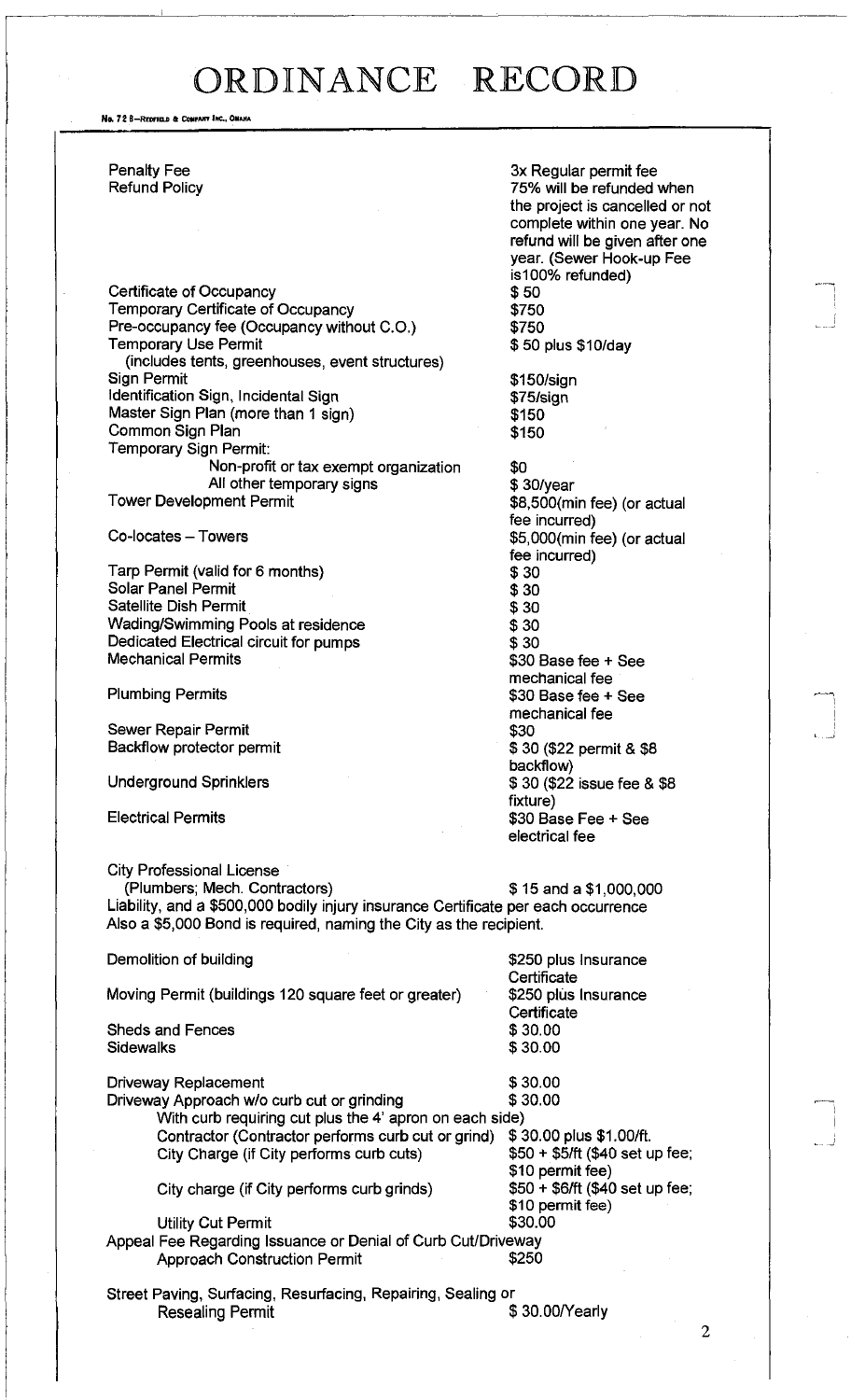No. 72 8-REDFIELD & COMPANY INC., OMAHA

### Appeal Fee Regarding Issuance or Denial of Street Paving, Resurfacing, etc. Permit

Provided, however, notwithstanding anything in this Ordinance to the contrary, all property, or parts thereof or improvements thereon, with respect to which legal title is or will be held by or for the benefit of the City of La Vista, La Vista Community Development Agency, City of La Vista Facilities Corporation, La Vista/Metropolitan Community College Condominium Owners Association, Inc., or any other entity directly or indirectly controlled by the City of La Vista as determined by the City Administrator, for a public purpose, and all owners of such property, parts, or improvements, shall be exempt from the Building and Use Fees and/or any other fees in this ordinance. The City of La Vista pursuant to a policy of the City Council also may provide for waiver of any or all such Building and Use Fees, or any other fees under this Ordinance that are payable to the City, with respect any political subdivisions that levy property taxes within the corporate limits of the City, or any entity controlled by any such political subdivision.

### **FIRE INSPECTION FEES**

### Plan Review Fees

|                               | <b>Commercial Building</b>                                   | 10% of building permit fee with a<br>maximum of $$1,000$ |
|-------------------------------|--------------------------------------------------------------|----------------------------------------------------------|
|                               | Fire Sprinkler Plan Review                                   |                                                          |
|                               | 1-20 devices                                                 | \$100                                                    |
|                               | 21-50 devices                                                | \$200                                                    |
|                               | 51-100 devices                                               | \$300                                                    |
|                               | 101-200 devices                                              | \$400                                                    |
|                               | 201-500 devices                                              | \$500                                                    |
|                               | Over 500 devices                                             | \$500 plus \$1.00 per device over 500                    |
|                               | Fire Alarm Plan Review                                       | \$50.00                                                  |
| <b>Child Care Facilities:</b> |                                                              |                                                          |
|                               | $0 - 8$ Children                                             | \$50.00                                                  |
|                               | $9 - 12$ Children                                            | \$55.00                                                  |
|                               | 13 or more children                                          | \$60.00                                                  |
| Foster Care Homes:            |                                                              |                                                          |
|                               | Inspection                                                   | \$25.00                                                  |
| Liquor Establishments:        |                                                              |                                                          |
|                               | Non-consumption establishments                               | \$60.00                                                  |
|                               | Consumption establishments \$85.00                           |                                                          |
| <b>Nursing Homes:</b>         |                                                              |                                                          |
|                               | 50 beds or less                                              | \$55.00                                                  |
|                               | 51to 100 beds                                                | \$110.00                                                 |
|                               | 101 or more beds                                             | \$160.00                                                 |
| Fire Alarm Inspection:        |                                                              |                                                          |
|                               | Four year license (Test)                                     | \$100.00                                                 |
|                               | <b>NICET</b>                                                 | \$25.00 per year NICET certification<br>last             |
|                               | Annual test (witnessed)                                      | \$30.00                                                  |
|                               | Sprinkler Contractor Certificate:                            |                                                          |
|                               | Annual                                                       | \$100.00                                                 |
| <b>Fuels Division:</b>        |                                                              |                                                          |
|                               | Above ground Hazardous Substance Storage Tanks (Title 158)   |                                                          |
|                               | Registration                                                 | \$25.00 per tank                                         |
|                               | Re-registration                                              | \$25.00 per tank (Required whenever                      |
|                               |                                                              | change is made to tank or contents)                      |
|                               | Above ground Petroleum Storage Tanks (Title 153, Chapter 17) |                                                          |
|                               | <b>Inspection Fee</b>                                        | \$50.00 (Per installation regardless                     |
|                               |                                                              | of the number of tanks)                                  |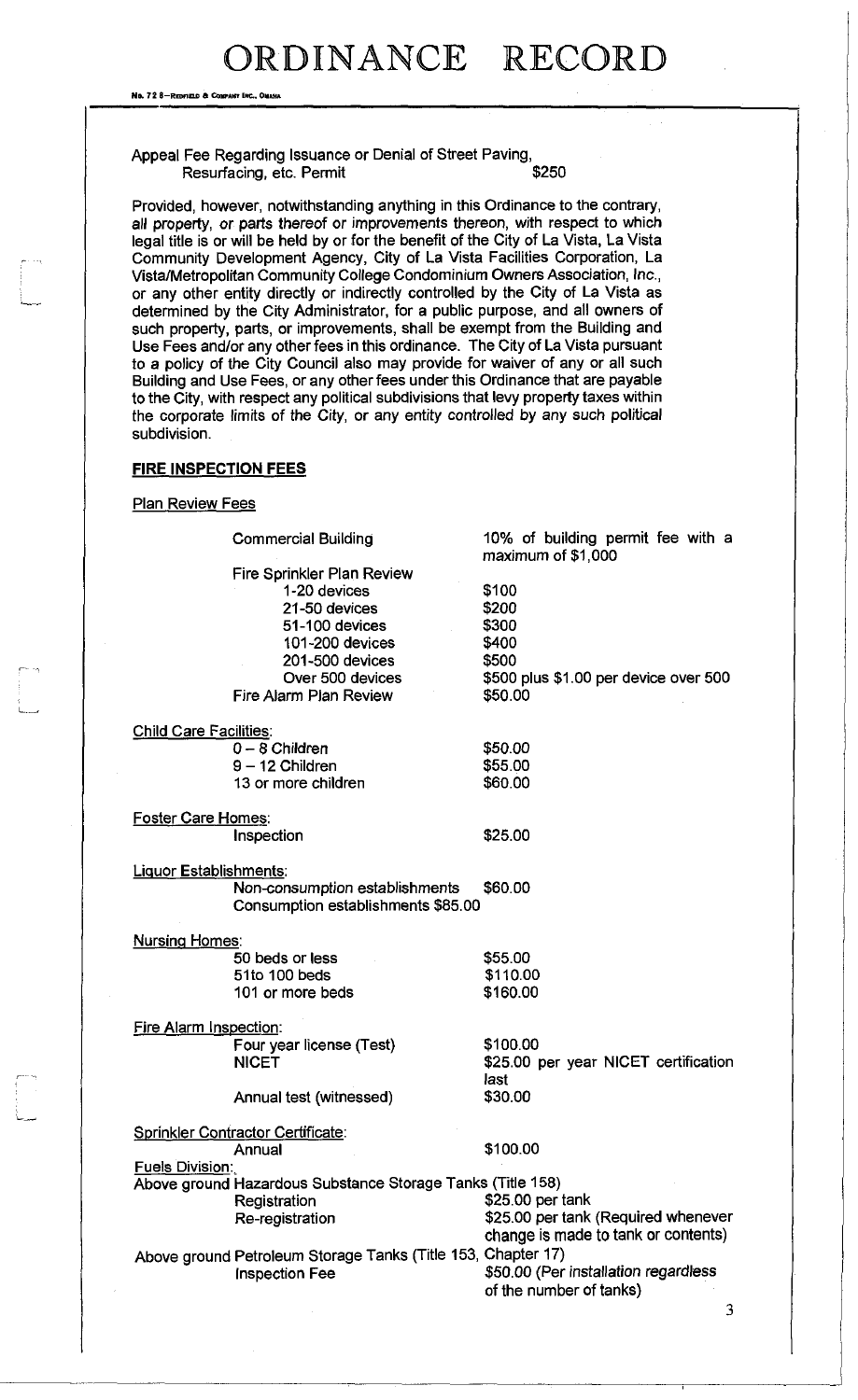No. 72 B-REDFIELD & COMPANY INC., OMAHA

| Under ground Storage Tanks (Title 159, Chapter 2)<br>Farm, residential and heating oil tanks<br>(tanks with a capacity of 1100gallons or less)<br>All other tanks<br>Petroleum Release Remedial Action Fund<br>Tank installation<br>Piping only installation | \$10.00 one-time registration fee<br>\$30.00 per tank, annually<br>\$90.00 per tank, annually<br>\$60.00 per tank<br>\$60.00     |
|--------------------------------------------------------------------------------------------------------------------------------------------------------------------------------------------------------------------------------------------------------------|----------------------------------------------------------------------------------------------------------------------------------|
| <b>GRADING PERMIT FEES</b>                                                                                                                                                                                                                                   |                                                                                                                                  |
| 5 acres or less<br>More than 5 acres                                                                                                                                                                                                                         | \$500<br>\$1,000                                                                                                                 |
| <b>ZONING FEES</b>                                                                                                                                                                                                                                           |                                                                                                                                  |
| Comprehensive Plan Amendment                                                                                                                                                                                                                                 | \$500                                                                                                                            |
| Zoning Map Amendment (rezoning)                                                                                                                                                                                                                              | \$500                                                                                                                            |
| <b>Zoning Text Amendment</b>                                                                                                                                                                                                                                 | \$500                                                                                                                            |
| <b>Zoning Verification Letter</b>                                                                                                                                                                                                                            | \$50                                                                                                                             |
| Subdivision Text Amendment                                                                                                                                                                                                                                   | \$500                                                                                                                            |
| Conditional Use Permit (1 acre or less)<br>Conditional Use Permit (more than 1 acre)<br><b>Conditional Use Permit Amendment</b>                                                                                                                              | \$300<br>\$500<br>\$200                                                                                                          |
| <b>Flood Plain Development Permit</b>                                                                                                                                                                                                                        | \$500                                                                                                                            |
| Administrative Plat - Lot Split, Lot Consolidation<br>or Boundary Adjustment<br><b>Preliminary Platting</b>                                                                                                                                                  | \$750+ additional fee of \$250<br>for review of revised<br>drawings<br>\$1,000 +additional fee of<br>\$250 for review of revised |
| <b>Final Platting</b>                                                                                                                                                                                                                                        | drawings<br>\$1000+additional fee of \$250<br>for review of revised                                                              |
| <b>Subdivision Agreement</b>                                                                                                                                                                                                                                 | drawings<br>\$500 (min. fee) or actual fee                                                                                       |
| <b>Revised Preliminary Plat</b>                                                                                                                                                                                                                              | incurred<br>\$500+additional fee of \$250<br>for review of revised                                                               |
| Replat                                                                                                                                                                                                                                                       | drawings<br>\$1500 +additional fee of<br>\$250 for review of revised<br>drawings                                                 |
| P.U.D.                                                                                                                                                                                                                                                       | \$1,000+additional fee of<br>\$250 for review of revised<br>drawings                                                             |
| P.U.D. Amendment                                                                                                                                                                                                                                             | \$500 (min. fee) or actual fee<br>incurred                                                                                       |
| Vacation of Plat and Right of Way Vacation                                                                                                                                                                                                                   | \$150                                                                                                                            |
| Variance, Appeals, Map Interpretation (B.O.A.)                                                                                                                                                                                                               | \$250                                                                                                                            |
|                                                                                                                                                                                                                                                              |                                                                                                                                  |

Watershed Fees - the following fees apply to only new developments or significant redevelopments as specified in the interlocal agreement Papillion Creek Watershed Partnership: (fees are remitted to Papillion Creek Watershed Partnership)

 $\overline{4}$ 

 $\begin{array}{c} \begin{array}{c} \begin{array}{c} \end{array} \\ \end{array} \end{array}$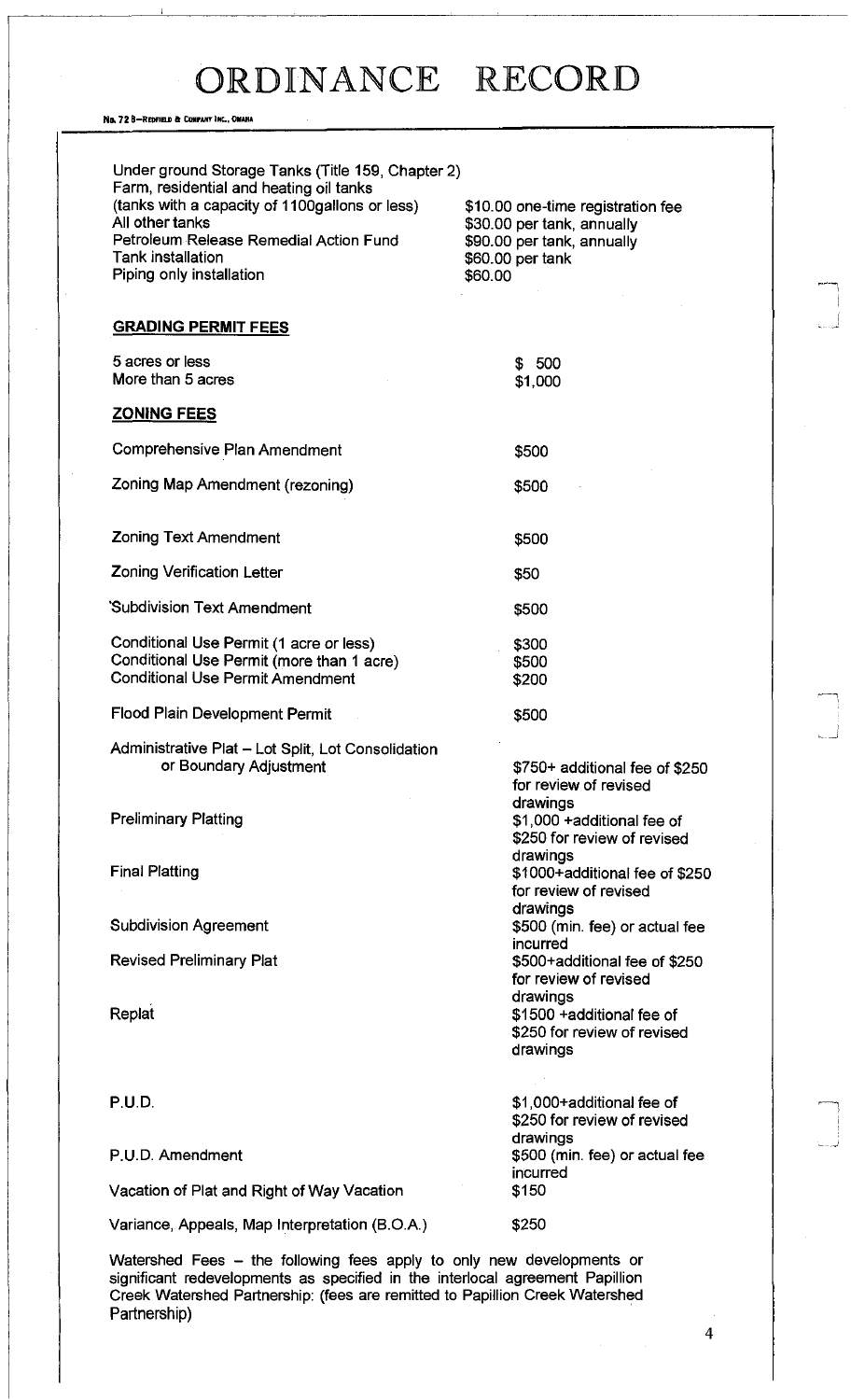No. *72* 8-Reonac ft Conwwr *Inc. OMAHA* 

 $\begin{array}{c} \begin{array}{ccc} \text{1} & \text{1} & \text{1} & \text{1} & \text{1} \\ \text{1} & \text{1} & \text{1} & \text{1} & \text{1} \\ \text{1} & \text{1} & \text{1} & \text{1} & \text{1} \\ \text{2} & \text{2} & \text{2} & \text{2} & \text{2} \\ \text{3} & \text{3} & \text{4} & \text{3} & \text{4} \\ \end{array} \end{array}$ 

| Single Family Residential Development (up to 4-plex)<br><b>High-Density Multi-Family Residential Development</b><br><b>Commercial/Industrial Development</b><br>*Computed to the nearest .01 acre. | \$864 per dwelling unit<br>\$3,803 per gross acre*<br>\$4,609 per gross acre* |
|----------------------------------------------------------------------------------------------------------------------------------------------------------------------------------------------------|-------------------------------------------------------------------------------|
| <b>TIF Application</b>                                                                                                                                                                             | \$TBD                                                                         |
| <b>ROW (Right of Way) Permits</b>                                                                                                                                                                  | \$TBD                                                                         |
| <b>OCCUPATION TAXES</b>                                                                                                                                                                            |                                                                               |
| <b>Publication fees</b>                                                                                                                                                                            | \$Actual cost                                                                 |
| Class A Liquor License Holder                                                                                                                                                                      | \$200                                                                         |
| Class B Liquor License Holder                                                                                                                                                                      | \$200                                                                         |
| <b>Class C Liquor License Holder</b>                                                                                                                                                               | \$600                                                                         |
| Class D Liquor License Holder                                                                                                                                                                      | \$400                                                                         |
| Class   Liquor License Holder                                                                                                                                                                      | \$500                                                                         |
| Class L Liquor License Holder                                                                                                                                                                      | \$500                                                                         |
| Class W Wholesale Beer License Holder                                                                                                                                                              | \$1000                                                                        |
| Class X Wholesale Liquor License Holder                                                                                                                                                            | \$1500                                                                        |
| Class Y Farm Winery License Holder                                                                                                                                                                 | \$500                                                                         |
| Class Z Liquor License Holder                                                                                                                                                                      | \$500                                                                         |
| Class AB Liquor License Holder                                                                                                                                                                     | \$400                                                                         |
| Class AD Liquor License Holder                                                                                                                                                                     | \$600                                                                         |
| <b>Class ADK Liquor License Holder</b>                                                                                                                                                             | \$800                                                                         |
| Class AK Liquor License Holder                                                                                                                                                                     | \$400                                                                         |
| <b>Class ABK Liquor License Holder</b>                                                                                                                                                             | \$600                                                                         |
|                                                                                                                                                                                                    |                                                                               |
| Class BK Liquor License Holder                                                                                                                                                                     | \$400                                                                         |
| <b>Class CK Liquor License Holder</b>                                                                                                                                                              | \$800                                                                         |
| Class DK Liquor License Holder                                                                                                                                                                     | \$600                                                                         |
| Class IB Liquor License Holder                                                                                                                                                                     | \$700                                                                         |
| Class IBK Liquor License Holder                                                                                                                                                                    | \$900                                                                         |
| Class ID Liquor License Holder                                                                                                                                                                     | \$900                                                                         |
| <b>Class IDK Liquor License Holder</b>                                                                                                                                                             | \$1100                                                                        |
| Class IK Liquor License Holder                                                                                                                                                                     | \$700                                                                         |
|                                                                                                                                                                                                    |                                                                               |
| Special Designated Permit - Liquor Control                                                                                                                                                         | \$50/day except non-profits                                                   |
| Transfer of Liquor License from One Location to Another<br>(These fees are in addition to the State Fee Requirement)                                                                               | \$25                                                                          |
| Amusement Concessions (i.e. Carnivals)                                                                                                                                                             | \$10/concession/day                                                           |
| (This would include any vendors set up for special functions at the La Vista                                                                                                                       |                                                                               |
| Sports Complex)                                                                                                                                                                                    |                                                                               |
| Auto dealers - new and used - \$250 plus \$.01 per sq. ft. of inside area, and \$.005 per sq.                                                                                                      |                                                                               |
| ft. of outside area used for display, sales or storage.                                                                                                                                            |                                                                               |
| Auto repair                                                                                                                                                                                        | \$100                                                                         |
| Banks, small loan and finance companies                                                                                                                                                            | \$250 plus \$75/each                                                          |
|                                                                                                                                                                                                    | detached facility.                                                            |
| Barber shops, beauty salons, tanning & nail salons                                                                                                                                                 | \$75 plus \$10 per operator<br>over one.                                      |
| Bowling Alleys or Billiard/Pool Halls                                                                                                                                                              | $$50/year + $10/table$ or                                                     |
|                                                                                                                                                                                                    | alley (Additional fee for<br>Restaurant or Bar if                             |
|                                                                                                                                                                                                    | applicable)                                                                   |
| Car washes                                                                                                                                                                                         | \$100 (includes all vacuum &                                                  |
|                                                                                                                                                                                                    | supply vending machines)                                                      |
| Circus, Menagerie or Stage Show                                                                                                                                                                    | \$50/day                                                                      |
| Collecting agents, detective agents or agencies                                                                                                                                                    |                                                                               |
| and bail bondsmen                                                                                                                                                                                  | \$75                                                                          |
| Construction/Tradesmen                                                                                                                                                                             | \$75 and a \$1,000,000                                                        |
| Liability, \$500,000 bodily injury insurance certificate                                                                                                                                           |                                                                               |
| Convenience stores                                                                                                                                                                                 | \$75                                                                          |
| Convenience store with car wash                                                                                                                                                                    | \$120 (Includes all vacuum &                                                  |
|                                                                                                                                                                                                    | supply vending machines)                                                      |
| Dry cleaning or laundry and tailoring                                                                                                                                                              | \$50                                                                          |
|                                                                                                                                                                                                    |                                                                               |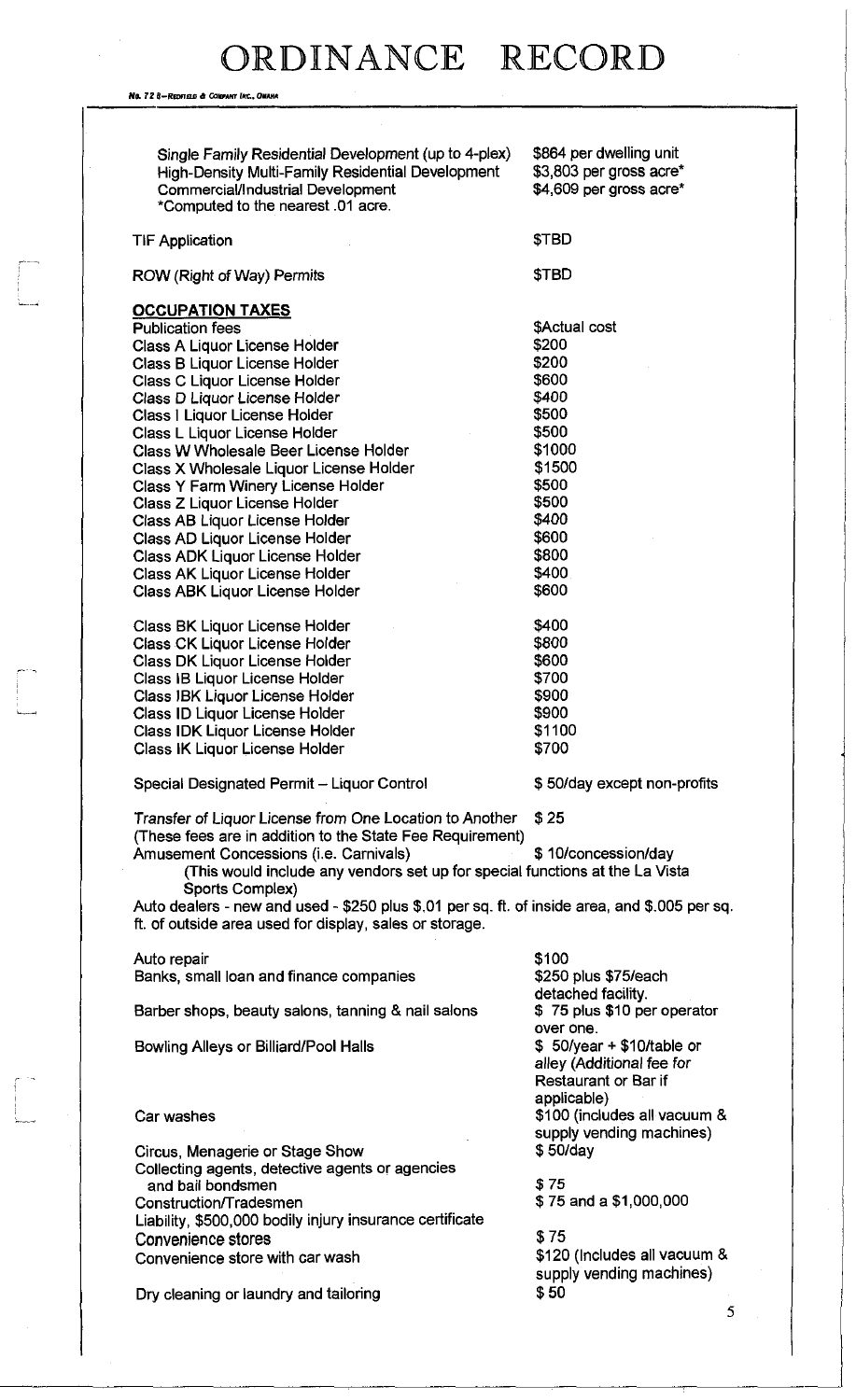No. 72 8-REDFIELD & COMPANY INC., OMAHA

| <b>Funeral homes</b>                                                                                                                                                             | \$150                       |  |  |
|----------------------------------------------------------------------------------------------------------------------------------------------------------------------------------|-----------------------------|--|--|
| <b>Gaming Device Distributors</b>                                                                                                                                                | 5% of gross receipts (non-  |  |  |
|                                                                                                                                                                                  | profits exempt)             |  |  |
| <b>Games of Chance/Lotteries</b>                                                                                                                                                 | 5% of gross receipts (non-  |  |  |
|                                                                                                                                                                                  | profits exempt)             |  |  |
| Games of Chance/Lottery License Fee                                                                                                                                              | \$50/1st location - \$10/ea |  |  |
|                                                                                                                                                                                  | additional                  |  |  |
| <b>Gas Companies</b>                                                                                                                                                             | 5% of gross receipts        |  |  |
|                                                                                                                                                                                  |                             |  |  |
| Hawkers/Peddlers                                                                                                                                                                 | \$75/day or \$500/year      |  |  |
| Home Occupations (not specified elsewhere)                                                                                                                                       |                             |  |  |
| Home Occupation Permit Application Fee                                                                                                                                           | \$30                        |  |  |
| Home Occupation 1 and Child Care Home                                                                                                                                            | \$50                        |  |  |
| Home Occupation Conditional Use Permit - see Zoning Fees                                                                                                                         |                             |  |  |
|                                                                                                                                                                                  |                             |  |  |
| Hotels/motels – Any hotel or motel in the City shall pay to the City monthly an                                                                                                  |                             |  |  |
| Occupation Tax equal to 5% of gross receipts from room rentals. Any shops and/or                                                                                                 |                             |  |  |
| restaurants, which are part of, associated with, or located in or with a hotel or motel                                                                                          |                             |  |  |
| facility will be considered a separate business and taxed in accordance with the                                                                                                 |                             |  |  |
|                                                                                                                                                                                  |                             |  |  |
| provisions of this Ordinance and the applicable classifications(s) of the shop and/or                                                                                            |                             |  |  |
| restaurant hereunder. The Occupation Taxes with Respect to any banquet and/or                                                                                                    |                             |  |  |
| ballroom facilities of, or associated with, or located in or with, any such hotel or motel<br>shall be determined in accordance with the square footage schedule above, based on |                             |  |  |
| the actual square footage of said facilities.                                                                                                                                    |                             |  |  |
|                                                                                                                                                                                  |                             |  |  |
| Movie theatres                                                                                                                                                                   |                             |  |  |
|                                                                                                                                                                                  | \$150/complex and           |  |  |
| Music, Vending, & Pinball Machines                                                                                                                                               | \$75/viewing room           |  |  |
|                                                                                                                                                                                  | \$20/year/machine +Service  |  |  |
| Provider Fee of &75.00 for business outside the City that provides machines for local<br>businesses                                                                              |                             |  |  |
| Nurseries, greenhouses, landscaping businesses,                                                                                                                                  |                             |  |  |
| and tree trimmers                                                                                                                                                                |                             |  |  |
| Nursing homes, assisted living, hospitals                                                                                                                                        | \$75                        |  |  |
| and retirement homes                                                                                                                                                             | \$                          |  |  |
|                                                                                                                                                                                  | 5 per bed                   |  |  |
| Pawnbrokers                                                                                                                                                                      | \$<br>1.00/pawnbroker       |  |  |
| transaction evidenced by a pawnbroker card or ledger entry per Neb. Rev. Stat. Section                                                                                           |                             |  |  |
| 69-204. Minimum of \$30/year                                                                                                                                                     |                             |  |  |
|                                                                                                                                                                                  |                             |  |  |
| Professional services - engineers, architects, physicians, dentists, chiropractors,                                                                                              |                             |  |  |
| osteopaths, accountants, photographers, auctioneers, veterinarians, attorneys, real                                                                                              |                             |  |  |
| estate offices and insurance agents or brokers - \$75 plus \$10 per agent or professional                                                                                        |                             |  |  |
|                                                                                                                                                                                  |                             |  |  |

Recreation businesses - indoor and outdoor \$100

Restaurants, Bars, and drive-in eating establishments \$ 50 (5 employees or less)

over one (1)

\$100 (more than 5 employees)

Retail, Manufacturing, Wholesale, Warehousing and Other - Any person or entity engaged primarily in a manufacturing, wholesale, and/or warehousing business shall pay an Occupation Tax based on the schedule below and the actual interior or enclosed square footage of facilities in the City used by said person or entity in the conduct of such business; and any person or entity engaged in a business of making retail sales of groceries, clothing, hardware, notions, furniture, home furnishings, services, paint, drugs, or recreational equipment, and any other person or entity engaged in a business for which an Occupation Tax is not specifically provided elsewhere in this Ordinance, shall pay an Occupation Tax based on the schedule below and actual interior or . enclosed square footage of facilities in the City used by said person or entity in the conduct of such business; provided, however, that persons or entities that use a basement or one or more additional floors in addition to the main floor (the main floor being the floor with the greatest total square footage) in the conduct of one or more specified businesses of sales at retail shall determine square footage for purposes of the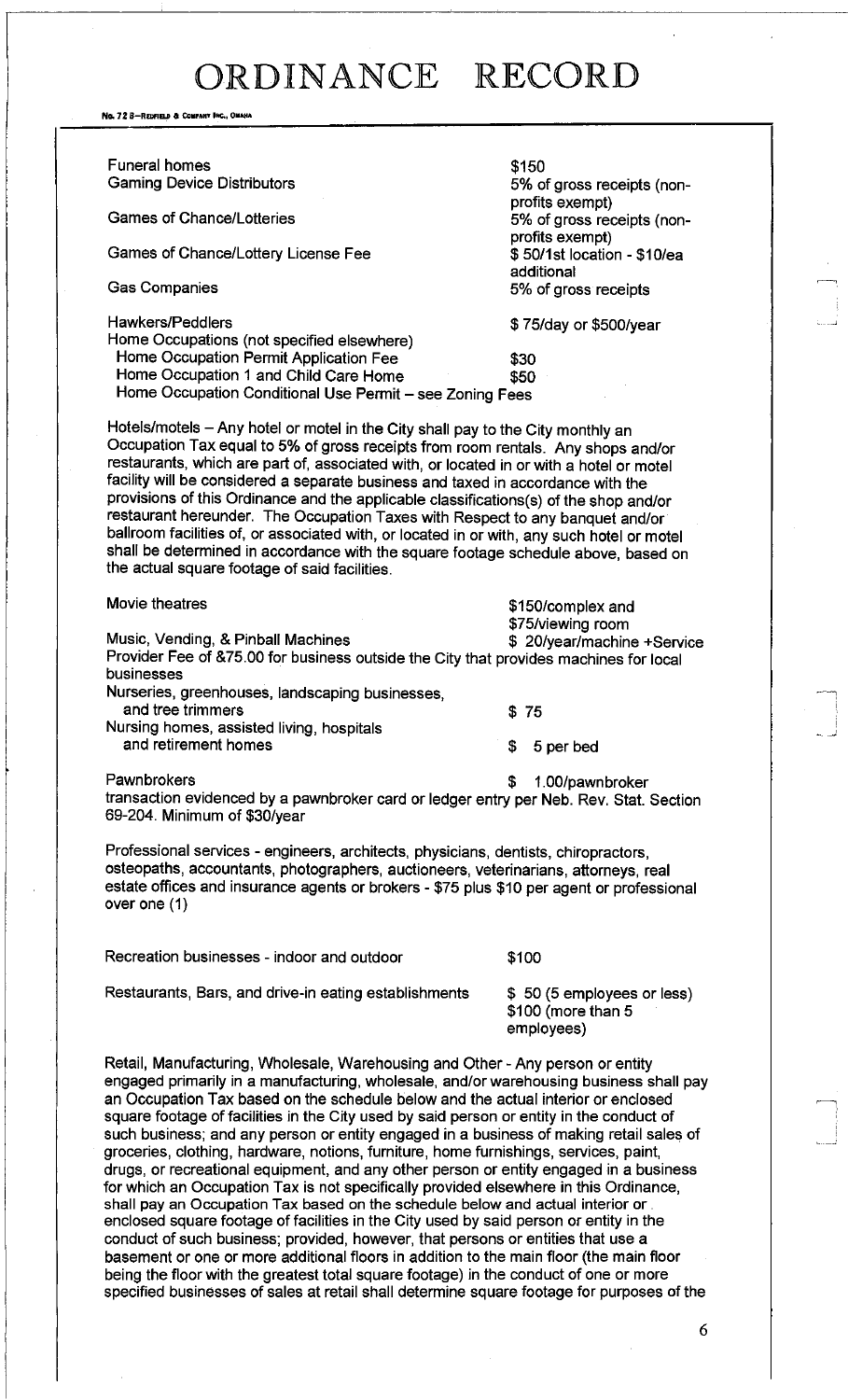No. 72 8-REDFIELD & COMPANY INC., OMAHA

 $\sqrt{2}$ 

| 0                                                        | 999 sq. ft.<br>2.999 sq ft. | -50<br>\$<br>\$65                                            |
|----------------------------------------------------------|-----------------------------|--------------------------------------------------------------|
| 1,000<br>3,000                                           | 4,999 sq. ft.               | \$80                                                         |
| 5,000                                                    | 7,999 sq. ft.               | \$120                                                        |
| 8,000                                                    | 9,999 sq. ft.               | \$150                                                        |
| 10,000                                                   | 14,999 sq. ft.              | \$200                                                        |
| 15,000                                                   | 24,999 sq. ft.              | \$225                                                        |
| 25,000                                                   | 39,999 sq. ft .             | \$300                                                        |
| 40,000                                                   | 59,999 sq. ft.              | \$400                                                        |
| 60,000                                                   | 99,999 sq. ft.              | \$500                                                        |
| 100,000                                                  | and greater                 | \$750                                                        |
| Schools - trade schools, dance schools, music schools,   |                             |                                                              |
| nursery school or any type of school operated for profit |                             | -50<br>S.                                                    |
| Service providers, such as persons, firms partnerships   |                             |                                                              |
| or corporations delivering any product, good or service  |                             |                                                              |
| whatsoever in nature within the City                     |                             | \$<br>-75                                                    |
| Service stations selling oils, supplies, accessories     |                             |                                                              |
| for service at retail                                    |                             | $$75 + $25.00$ for attached                                  |
|                                                          |                             | car wash                                                     |
| <b>Telephone Companies</b>                               |                             | 5% of gross receipts                                         |
| (includes land lines, wireless, cellular, and mobile)    |                             |                                                              |
| Telephone Surcharge - 911                                |                             | \$1.00 per line per month                                    |
| <b>Tobacco License</b>                                   |                             | \$15 (based on State                                         |
|                                                          |                             | Statute)                                                     |
| <b>Tow Truck Companies</b>                               |                             | \$75                                                         |
| Late Fee (Up to 60 days)                                 |                             | \$<br>35                                                     |
| Late Fee (60-90 days)                                    |                             | \$<br>75                                                     |
| Late Fee (over 90 days)                                  |                             | Double Occupation tax or \$100,<br>whichever is greater      |
| <b>COVENIENCE FEES</b>                                   |                             |                                                              |
| <b>Credit Cards</b>                                      |                             | 3% of transaction with \$2                                   |
|                                                          |                             | minimum transaction                                          |
| E-Checks                                                 |                             | \$3 for transactions $<$ \$10,000<br>\$10 for transactions > |
|                                                          |                             | \$10,000                                                     |
| <u>OTHER FEES</u>                                        |                             |                                                              |
| <b>Barricades</b>                                        |                             |                                                              |
| Deposit Fee (returnable)                                 |                             | \$60/barricade                                               |
| <b>Block Parties/Special Event</b>                       |                             | \$5/barricade per day                                        |
| <b>Construction Use</b>                                  |                             | \$30 ea. (7 days maximum)                                    |
| <b>Blasting Permit</b>                                   |                             | \$1,000                                                      |
| <b>Bucket Truck Rental w/operator</b>                    |                             | \$150 per hour                                               |
| <b>Community Garden Plot Rental</b>                      |                             | \$20 annually                                                |
| <b>Conflict Monitor Testing</b>                          |                             | \$200                                                        |
| Cat License Fee (per cat - limit 3)                      |                             | \$5 each if spayed/neutered<br>\$15 each if not              |
|                                                          |                             | spayed/neutered                                              |
|                                                          |                             | \$10 each (delinquent) if                                    |

spayed/neutered \$ 30 each (delinquent) if not spayed/neutered

 $\overline{\phantom{a}}$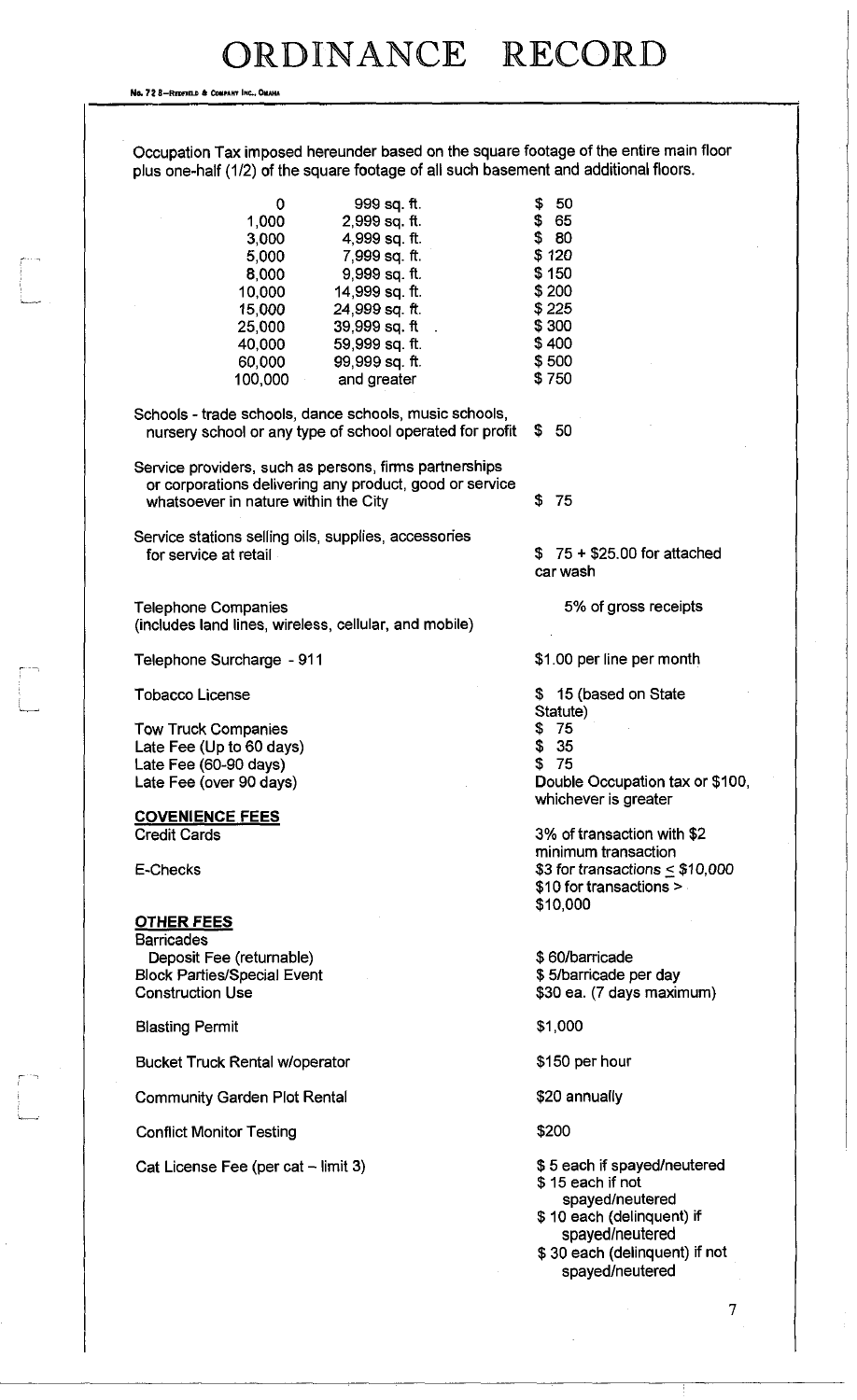No. 72 8-REDFIEU ft COMPANY INC., OMAHA

| Senior Citizen Discount (Age 65+)                                                                                                                                             | Free if spayed/neutered                                                                                                                                                 |
|-------------------------------------------------------------------------------------------------------------------------------------------------------------------------------|-------------------------------------------------------------------------------------------------------------------------------------------------------------------------|
| Dog License Fee (per dog - limit 3)                                                                                                                                           | \$ 5 each if spayed/neutered<br>\$15 each if not<br>spayed/neutered<br>\$10 each (delinquent) if<br>spayed/neutered<br>\$30 each (delinquent) if not<br>spayed/neutered |
| Senior Citizen Discount (Age 65+)                                                                                                                                             | Free if spayed/neutered                                                                                                                                                 |
| Dog/Cat License Handling Fee (in addition to above fees)                                                                                                                      | \$5                                                                                                                                                                     |
| Dog or Cat License Replacement if Lost                                                                                                                                        | \$1                                                                                                                                                                     |
| Dog or Cat Capture and Confinement Fee                                                                                                                                        | \$10 + Boarding Costs                                                                                                                                                   |
| MAXIMUM OF 4 DOGS AND/OR CATS WITH NO MORE THAN 3 OF EITHER<br><b>SPECIES</b>                                                                                                 |                                                                                                                                                                         |
| <b>Election Filing Fee</b>                                                                                                                                                    | 1% of Annual Position Salary                                                                                                                                            |
| Fireworks Sales Permit (Non-Profits)<br>Handicap Parking Permit Application Fee                                                                                               | \$2,500<br>\$ Currently Not Charging Per<br><b>State</b>                                                                                                                |
| Natural Gas Franchisee Rate Filing Fee<br>(For rate changes not associated w/the cost of purchased gas.)                                                                      | Per Agreement                                                                                                                                                           |
| <b>Open Burning Permit</b>                                                                                                                                                    | \$10                                                                                                                                                                    |
| Parking Permit Fees:                                                                                                                                                          |                                                                                                                                                                         |
| Vehicle Offstreet Parking District No. 2<br>Monthly:<br>Uncovered<br>Covered                                                                                                  | \$15/Month<br>\$25/Month                                                                                                                                                |
| <b>Parking Ticket Fees</b><br>If paid within 7 days of violation date<br>If paid after 7 days of violation date but within 30 days<br>If paid after 30 days of violation date | $$20 ($5 + $15$)$ admin fee)<br>$$25 ($10 + $15$$ admin fee)<br>$$35 ($20 + $15$)$ admin fee)                                                                           |
| Pawnbroker Permit Fees:<br>Initial                                                                                                                                            | \$150                                                                                                                                                                   |
| <b>Annual Renewal</b>                                                                                                                                                         | \$100                                                                                                                                                                   |
| <b>Pet Store License</b>                                                                                                                                                      | \$50 (In addition to Occ.                                                                                                                                               |
| Police Officer Application Fee                                                                                                                                                | License)<br>\$ 20                                                                                                                                                       |
| Public Assembly Permit (requires application and approval)\$                                                                                                                  | -00                                                                                                                                                                     |
| Returned Check Fee (NSF)<br>Storage of Explosive Materials Permit<br><b>Towing/Impound Fee</b><br><b>Trash Hauling Permit</b><br>Performance Bond                             | -35<br>\$<br>\$100<br>\$<br>30<br>$\mathbf{f}$<br>25/yr./truck + \$25,000                                                                                               |
| <b>PUBLIC RECORDS</b>                                                                                                                                                         |                                                                                                                                                                         |
| <b>Request for Records</b><br><b>Audio Tapes</b>                                                                                                                              | \$15.00/Half Hour + Copy<br>Costs* (May be subject to<br>deposit)<br>\$5.00 per tape                                                                                    |
|                                                                                                                                                                               |                                                                                                                                                                         |

Ť

 $\bigcap$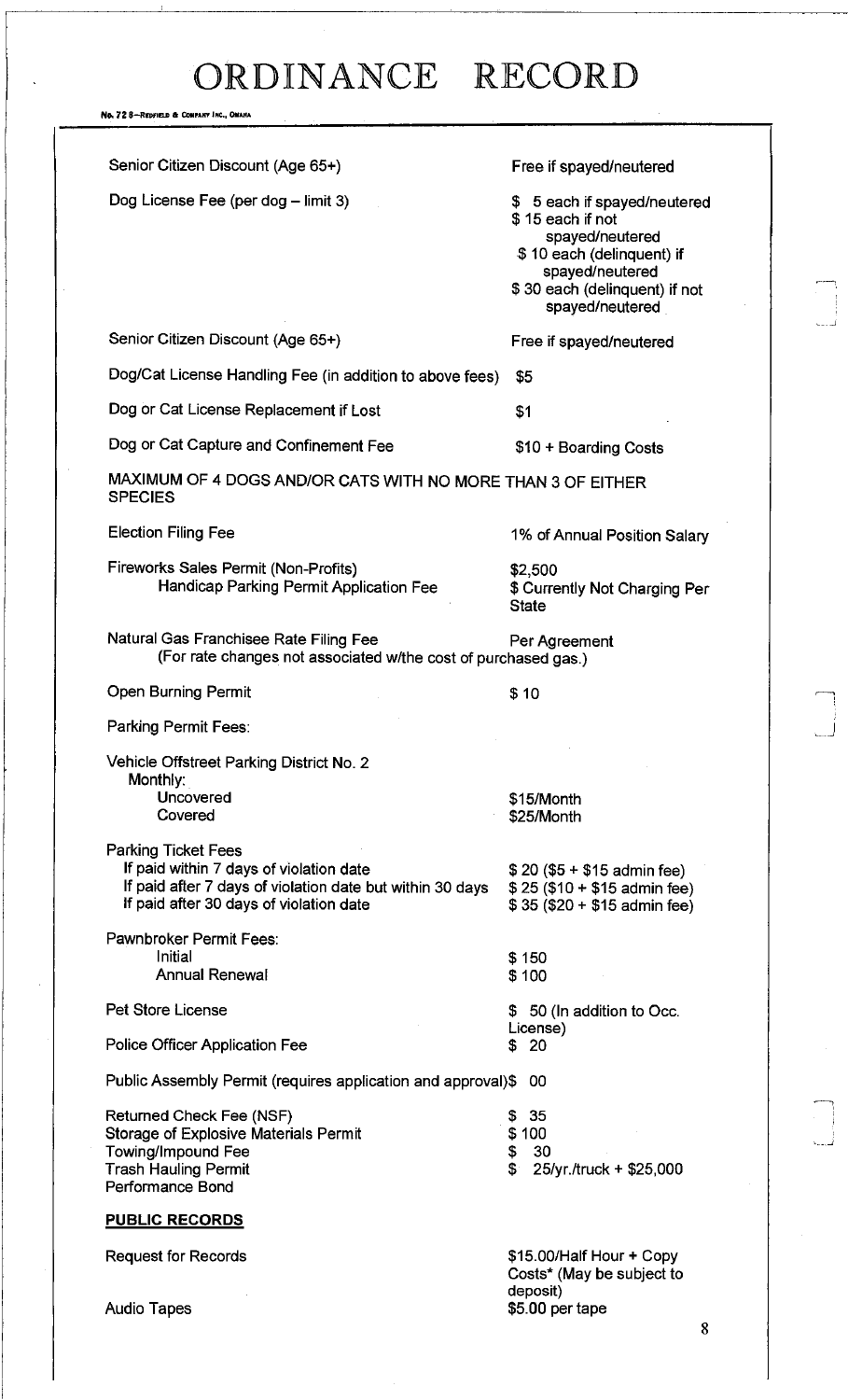No. 72 8-REDFIELD & COWPANY INC., OMAHA

*r* 

| Video Tapes or CD/DVD<br>*Copy costs shall be established by the Finance Director | \$10.00 per tape/CD                                     |
|-----------------------------------------------------------------------------------|---------------------------------------------------------|
| Unified Development Ordinance                                                     | \$100                                                   |
| Comprehensive Plan<br>Zoning Map                                                  | \$50<br>\$5<br>11"x17"<br>\$10 12"x36"<br>\$30 36"x120" |
| Zoning Ordinance w/Map<br><b>Subdivision Regulations</b>                          | \$30<br>\$30                                            |
| <b>Future Land Use Map</b>                                                        | \$5<br>11"x17"<br>\$10 12"x36"<br>\$30 36"x120"         |
| Ward Map                                                                          | \$2                                                     |
| Fire Report<br>Police Report                                                      | \$5<br>\$5                                              |
| Police Photos (5x7)                                                               | \$5/ea. for 1-15<br>\$3/ea. for additional              |
| Police Photos (8x10)                                                              | \$10/ea. for 1-15<br>\$5/ea. for additional             |
| Police Photos (Digital)                                                           | \$10/ea. CD                                             |
| Criminal history                                                                  | \$10                                                    |
| <b>FALSE AND NUISANCE ALARMS</b>                                                  |                                                         |
| Registration Fee for Alarm System (not to include<br>single family or duplexes)   | \$25                                                    |
| Renewal Fee for Alarm System (not to include<br>single family or duplexes)        | \$25                                                    |

False Alarm Fee for any false alarm generated by the registrant's alarm system, a fee in accordance with the following schedule (from 1 January through 31 December of each year) shall be charged:

Number of False/Nuisance Alarms False/Nuisance Alarm Charge

| , or , apertuncerico Alguno | ו סוסטרו לעווספוועט רופוו |
|-----------------------------|---------------------------|
| 1                           | No Charge                 |
| 2                           | No Charge                 |
| 3                           | \$100,00                  |
| 4 or more                   | \$250.00                  |
|                             |                           |

Late Registration Charge **\$35** 

False Alarm Fee for Alarm Systems without Registration - \$250 per alarm after 1<sup>st</sup> alarm

(not to include single family or duplexes)

### **RESPONSE TO LARGE HAZARDOUS MATERIALS INCIDENTS**

A Dispatch and mobilization charge of \$300 + mileage shall be charged for response to any incident where no action is taken. If services are provided, the following rates shall apply:

Response Vehicles: One-hour minimum charge. All charges will be made to the closest % hour. Mileage will be charged at \$8.00 per mile per vehicle.

| Pumper/Tanker Truck        | \$500/hour |
|----------------------------|------------|
| <b>Weed Truck</b>          | \$150/hour |
| <b>Aerial Ladder Truck</b> | \$750/hour |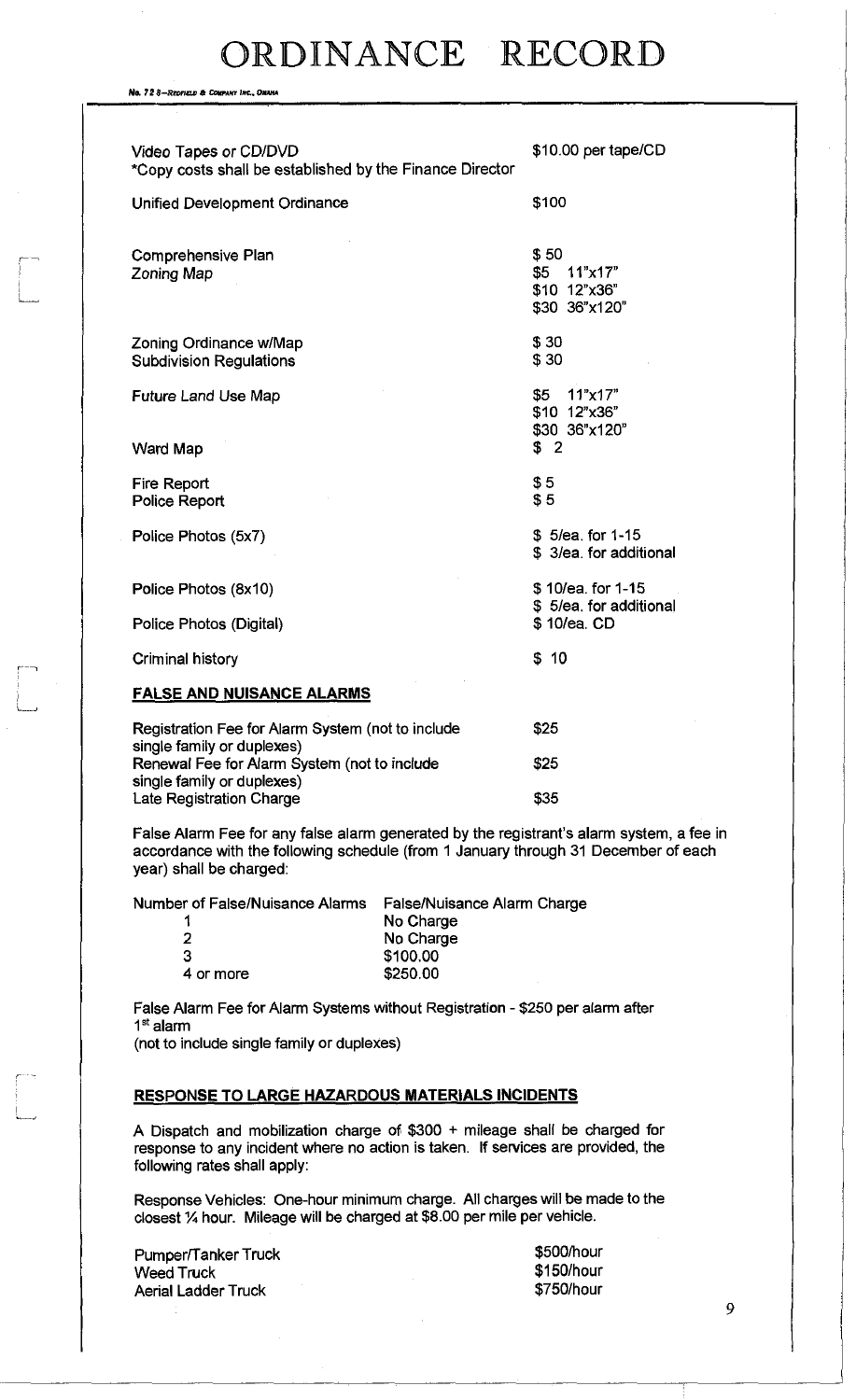No. 72 8-REDFIELD & COMPANY INC., OMAHA

| <b>Utility Vehicle</b><br><b>Command Vehicle</b>                                                                      | \$200<br>\$100                        |
|-----------------------------------------------------------------------------------------------------------------------|---------------------------------------|
| Equipment Charges:<br>Jaws of Life<br>Power Saw<br>Hydraulic jack/chisels<br><b>Cribbing Blocks</b><br><b>Winches</b> | \$250<br>\$75<br>\$75<br>\$10<br>\$10 |
| Air Bags                                                                                                              | \$50                                  |
| High Lift Jack                                                                                                        | <b>\$20</b>                           |

Supplies: The actual City cost of the supplies plus 25% shall be charged for all supplies including but not limited to safety flares, Class A foam, Class B foam, absorbent pads, absorbent material, salvage covers, and floor dry.

### **RESCUE SQUAD FEES**

| Basic Life Support Emergency      | \$650 |
|-----------------------------------|-------|
| Advanced Life Support Emergency I | \$750 |
| Advanced Life Support Emergency 2 | \$950 |
| Mileage - per loaded mile         | \$15  |

### **LIBRARY FEES**

| Membership (Non-Resident Family)                                         | 6 month<br>1 year<br>1 month | \$35.00<br>\$60.00<br>\$7.00                          |
|--------------------------------------------------------------------------|------------------------------|-------------------------------------------------------|
| Fax<br><b>Fines</b>                                                      |                              | \$2.00 up to 5 pages                                  |
| <b>Books</b><br><b>Audio Books</b><br><b>DVDs/CDs</b><br><b>Videos</b>   |                              | $$.05$ /day<br>\$.10/day<br>\$1.00/day<br>\$.10/day   |
| Damaged & Lost Books                                                     |                              | \$5.00 processing fee $+$                             |
| <b>Videos/DVDs/CDs</b>                                                   |                              | actual cost<br>\$5.00 processing fee +<br>actual cost |
| <b>Color Copies</b><br>Copies                                            |                              | \$.50<br>\$.10                                        |
| Inter-Library Loan<br>Lamination - 18" Machine                           |                              | \$3.00/transaction<br>\$2.00 per foot                 |
| Lamination - 40" Machine<br>Children's Mini-Camp                         |                              | \$6.00 per foot<br>\$10.00 per week                   |
| <b>RECREATION FEES</b><br>Refund Policy (posted at the Community Center) |                              | ®1∩ ∩∩ odminietrative fe                              |

Late Registration Fee

|  |  |  |  | Refund Policy (posted at the Community Center |  |
|--|--|--|--|-----------------------------------------------|--|
|--|--|--|--|-----------------------------------------------|--|

r) \$10.00 administrative fee on all approved refunds<br>\$10.00

| <b>Community Center</b> |                |              |                         |  |
|-------------------------|----------------|--------------|-------------------------|--|
|                         | Resident       | Non-Resident | <b>Business Groups</b>  |  |
| <b>Facility Rental</b>  |                |              |                         |  |
| Gym (1/2 Gym)           | \$38/Hour      | \$75/Hour    | \$75/Hour               |  |
| Gym/Stage (Rental)      | \$420/Day      | \$840/Day    | \$840/Day               |  |
| Gym/Stage (Deposit)     | \$215          | \$420        | \$420                   |  |
| Game Room               | \$22/Hour      | \$44/Hour    | \$44/Hour               |  |
| Meeting Rooms (Rental)  | \$12/Hour/Room |              | \$22/Hour/Room\$27/Hour |  |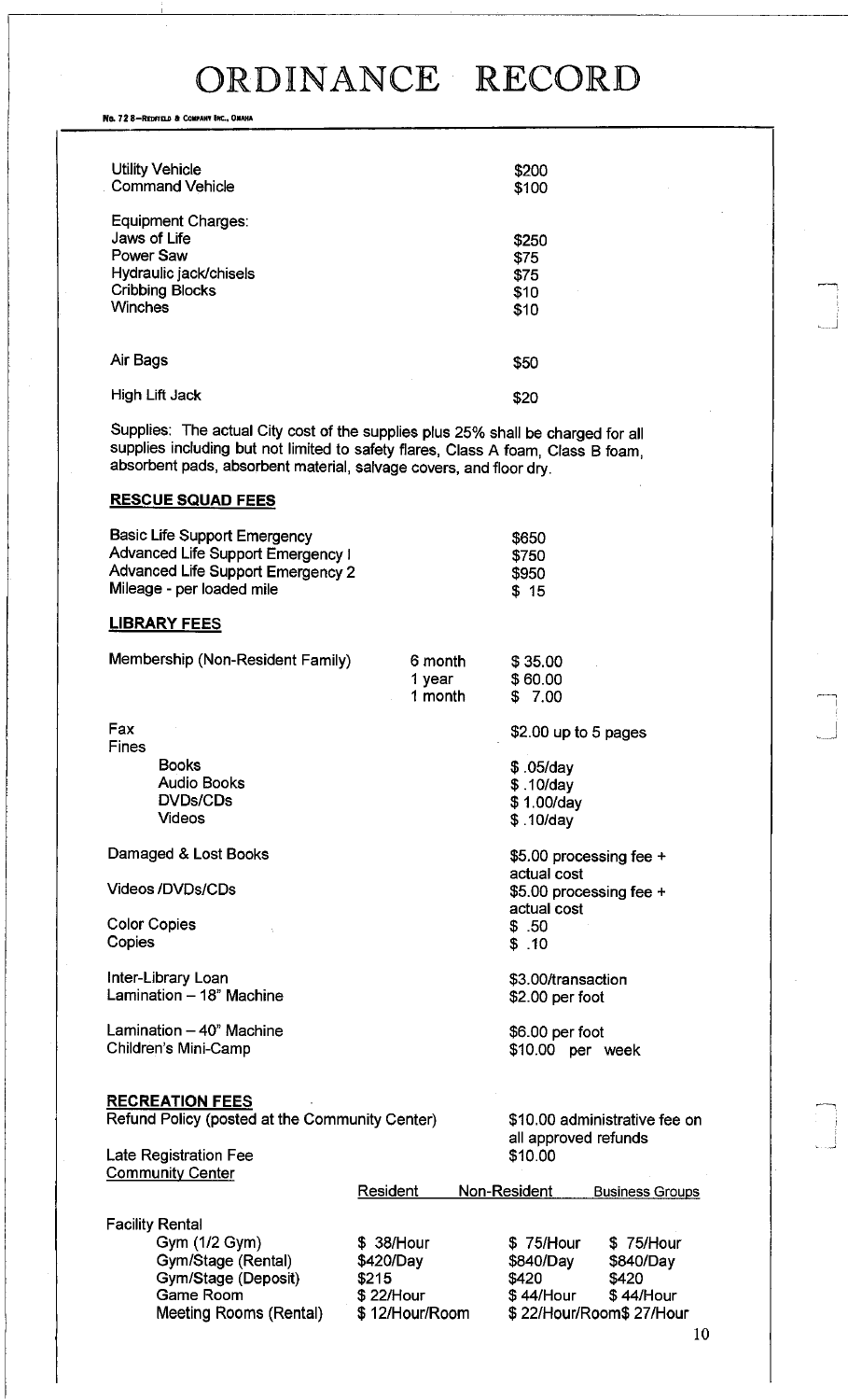Ne. 728-REDFIELD & COMPANY INC., OMAHA

|                                                                           | \$50/Room  |                      | \$50/Room                | \$50/Room      |
|---------------------------------------------------------------------------|------------|----------------------|--------------------------|----------------|
| Meeting Rooms (Deposit)                                                   |            |                      |                          |                |
| Kitchen (Rental)                                                          | \$19/Hour  |                      | \$ 27/Hour               | $$33/$ Hour    |
| Kitchen (Deposit)                                                         | \$50/Room  |                      | \$50/Room                | \$50/Room      |
| Racquetball Court                                                         | \$7/Hour   |                      | $$14/$ Hour              | \$14/Hour      |
| <b>Club House</b>                                                         | \$24.Hour  |                      | \$ 44/Hour               | \$54/Hour      |
|                                                                           |            |                      |                          |                |
| <b>Facility Usage</b>                                                     |            |                      |                          |                |
| Daily Visit (19 and up)                                                   | \$3.00     |                      | \$4.00                   |                |
| Daily Visit (Seniors 55+)                                                 | $$ -0-$    |                      | \$2.00                   |                |
|                                                                           |            |                      |                          |                |
| Fitness Room (19 and up)                                                  |            |                      |                          |                |
|                                                                           |            |                      |                          |                |
| Membership Card                                                           |            | \$27.00/month        |                          |                |
|                                                                           |            |                      |                          |                |
| (Exercise Room, Gym, Racquetbail/Waileyball Courts)                       |            |                      |                          |                |
| (Mon - Fri 8:00 -5:00 pm)                                                 | \$3.00     |                      | \$4.00/Visit             |                |
| Gym (19 and up)                                                           |            |                      |                          |                |
| (Mon - Fri 8:00 -5:00 pm)                                                 | \$3.00     |                      | \$4.00/Visit             |                |
| <b>Resident Punch Card</b>                                                | \$50.00    |                      |                          |                |
| Non-resident Punch Card                                                   | \$35.00    |                      |                          |                |
| Non-resident Punch Card                                                   | \$20.00    |                      |                          |                |
| Ind. Weight Training                                                      |            |                      |                          |                |
| <b>Classes</b>                                                            | \$25       |                      |                          |                |
|                                                                           |            |                      |                          |                |
|                                                                           |            |                      |                          |                |
| Variety of programs as determined by the Recreation Director              |            |                      |                          |                |
| Fees determined by cost of program                                        |            |                      |                          |                |
|                                                                           |            |                      |                          |                |
| <b>Classes</b>                                                            |            |                      |                          |                |
|                                                                           | Contractor |                      | City                     |                |
|                                                                           | 75%        |                      | 25%                      |                |
| <b>Contract Instructor Does Registration and Collects Fees</b>            |            |                      |                          |                |
|                                                                           |            |                      |                          |                |
| Other Facilities:                                                         |            |                      |                          |                |
|                                                                           |            | Resident             |                          | Non-Resident   |
| <b>Tournament Fees</b>                                                    |            | \$30/Team/Tournament |                          | \$             |
| 30/Team/Tournament                                                        |            |                      |                          |                |
|                                                                           |            | \$40/Field/Day       |                          | \$40/Field/Day |
| Gate/Admission Fee                                                        |            | 10% of Gross         |                          |                |
| <b>Model Airplane Flying</b>                                              |            |                      |                          |                |
| <b>Field Pass</b>                                                         |            | \$30*                | \$40*                    |                |
|                                                                           |            |                      |                          |                |
| * includes \$10 club membership 1 - year license                          |            |                      |                          |                |
| <b>Field Rentals</b>                                                      |            | \$40/2 hours         | <b>Resident and Non-</b> |                |
| <b>Resident</b>                                                           |            |                      |                          |                |
| <b>Park Shelters</b>                                                      |            | $$15/3$ hours        |                          | \$25/3 hours   |
|                                                                           |            |                      |                          |                |
| Swimming Pool                                                             |            | <b>Resident</b>      | <u>Non-Resident</u>      |                |
| <b>Youth Daily</b>                                                        |            | $\overline{2}$<br>\$ | \$<br>4                  |                |
| <b>Adult Daily</b>                                                        |            | 3<br>\$              | \$<br>4                  |                |
| <b>Resident Tag</b>                                                       |            | $\overline{2}$<br>\$ |                          |                |
| <b>Family Season Pass</b>                                                 |            | \$105                | \$165                    |                |
| <b>Youth Season Pass</b>                                                  |            | \$65                 | \$95                     |                |
| <b>Adult Season Pass</b>                                                  |            | \$75                 | \$105                    |                |
|                                                                           |            |                      |                          |                |
|                                                                           |            | \$55                 | \$85                     |                |
| 30-Day Pass                                                               |            |                      |                          |                |
| Season Pass (Day Care)                                                    |            | \$275                | \$275                    |                |
| <b>Swim Lessons</b>                                                       |            | \$30                 | \$55                     |                |
| Swimming Pool memberships and specials prices shall be established by the |            |                      |                          |                |
| <b>Finance Director</b>                                                   |            |                      |                          |                |
| <b>Youth Recreation Programs</b>                                          |            | Resident             | Non-Resident             |                |
| Coed T-BallAges 5-6                                                       |            | \$45/55              | \$60/70                  |                |
| Softball/Baseball Ages 7-8                                                |            | \$50/60              | \$65/75                  |                |
| Softball/Baseball Ages 9-10                                               |            | \$65/75              | \$85/95                  |                |
| Softball/Baseball Ages 11-12                                              |            | \$75/85              | \$105/115                |                |
| Softball/Baseball Ages 13-14                                              |            | \$85/95              | \$105/115                |                |
| Softball/Baseball Age 15-18                                               |            | \$110/120            | \$140/150                |                |
|                                                                           |            |                      |                          |                |
|                                                                           |            |                      |                          |                |
| <b>Basketball Clinic</b>                                                  |            | \$17/27              | \$22/32                  |                |
|                                                                           |            |                      |                          |                |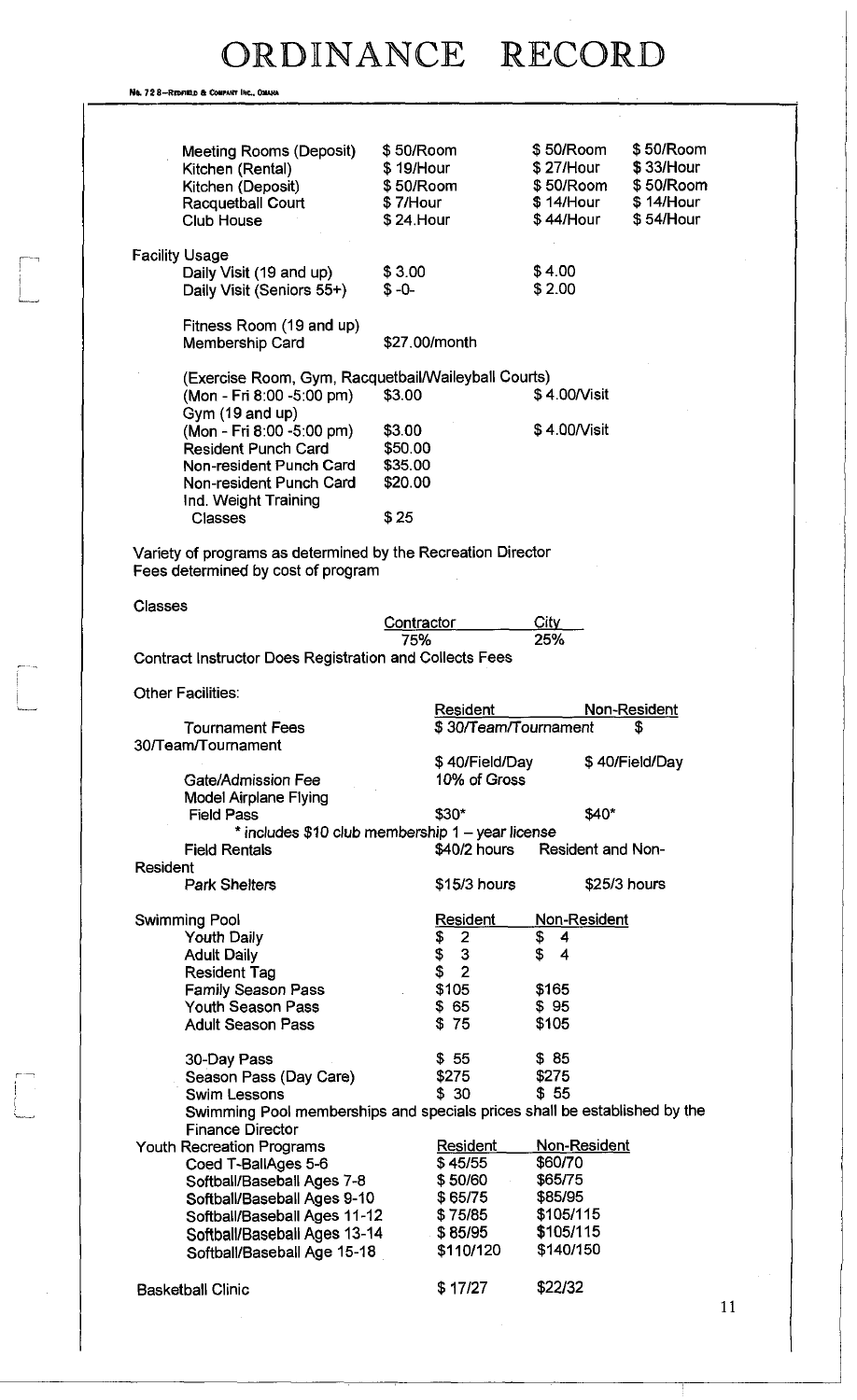#### No. 72 8-REDFIELD & COMPANY INC., OMAHA

|              | <b>Basketball Grades 3-8</b><br>Soccer Academy<br><b>Flag Football</b><br>Volleyball    | \$55/65<br>\$33/43<br>\$33/43<br>\$33/43         | \$65/75<br>\$53/63<br>\$53/63<br>\$53/63 |
|--------------|-----------------------------------------------------------------------------------------|--------------------------------------------------|------------------------------------------|
|              | 3 yr. old Soccer Clinic<br>Programs                                                     | \$17/27 \$22/33                                  |                                          |
|              | Adult Spring Softball - Single<br>Adult Spring Softball - Double                        | \$215<br>\$420                                   | \$215<br>\$420                           |
|              | <b>Adult Volleyball</b><br>Adult Fall Softball - Single<br>Adult Fall Softball - Double | \$110<br>\$120<br>\$235                          | \$110<br>\$120<br>\$235                  |
|              | <b>Senior Spring Softball</b><br>Senior Fall Softball                                   | \$15 per game per team<br>\$17 per game per team |                                          |
|              | <b>Special Services Van Fees</b><br>Zone 1 Trip within city limits (LaVista & Ralston)  |                                                  | $$1.00$ one way                          |
|              | Includes trips to grocery stores and senior center                                      |                                                  |                                          |
|              | Zone 2 Trip outside city limits                                                         |                                                  | \$3.00 one way                           |
|              | Zone 3 Trip outside city limits                                                         |                                                  | $$10.00$ one way                         |
|              | Bus pass (each punch is worth \$1.00)                                                   |                                                  | \$30.00                                  |
| $0 - 11 - 1$ |                                                                                         |                                                  |                                          |

Section 2. Sewer Fee Schedule.

- §3-103 Municipal Sewer Department; Rates.
- A. Levy of Sewer Service Charges. The following sewer service charges shall be levied against the user of premises, property or structures of every kind, nature and description, which has water service from any supply source and are located within the wastewater service area of the City of La Vista.
- B. Computation of Sewer Service Charges. For the months of December, January, February and March, the monthly charge for residential sewer services will be computed on the actual water used for these months. The monthly charge for residential sewer service in the months of April, May, June, July, August, September, October and November will be computed on the average water usage of the four (4) preceding winter months of December, January, February and March or for such portion of said consumption, whichever is the lesser. At the option of the City of La Vista, water used from private wells shall be either metered or estimated for billing purposes.
- C. Amount of Sewer Service Charges. The total sewer service charge for each sewer service user will be the sum of three (3) charges: (1) customer charge, (2) flow charge, and (3) abnormal charge.
	- 1. The customer charge is as follows
		- a. For sewer service users classified as Residential, the same being sewer service to a single family dwelling, or a duplex, apartment, or other multifamily dwelling (e.g. apartments) wherein each dwelling unit has a separate water meter that is read and charged for water and sewer use by the Metropolitan Utilities District - \$10.09 per month.
		- b. For sewer service users classified as Residential-Multi-Family, the same being sewer service to Multi-Family dwellings (e.g. apartments) wherein there is only a separate water meter to each building or complex that is read and charged for water and sewer use by the Metropolitan Utilities District - \$10.09 per month plus an amount equal to \$3.82 times the total number of dwelling units, less one, in the Multi-Family dwellings that comprise an apartment complex. The customer charge for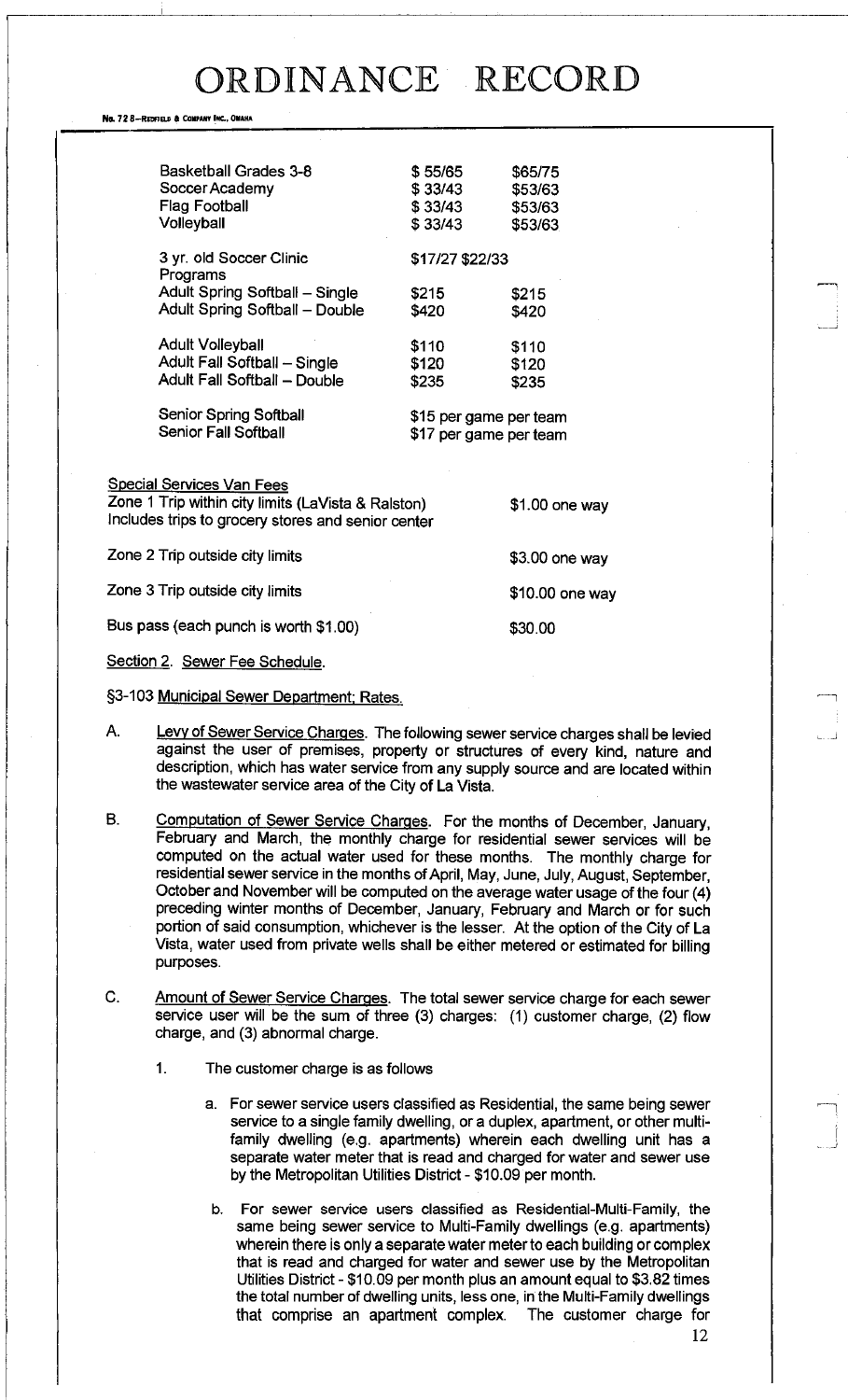No. 72 8-REGEIR & CONN

3.

Residential-Multi Family sewer service users will be billed by the City of La Vista in addition to the flow charge billing from the Metropolitan Utilities District. A late charge of 14% will be applied for for Multi-Family sewer use billings.

- c. For sewer sen/ice users classified as General Commercial: Customers who normally use less than 100,000 cubic feet of water per month and who are not Residential users or Residential-Multi-Family users - \$10.82 per month. For sewer service users in this category that require manual billing, add \$10.00 for a total of \$20.82. The manual billing of the customer charge will come from the City of La Vista instead of the Metropolitan Utilities District.
- $2.$ The flow charge for all sewer service users shall be \$2.94 per hundred cubic feet (ccf).
	- If users have abnormal strength sewage as determined by the terms of the Wastewater Service Agreement between the City of La Vista and the City of Omaha, then additional charges will be billed to the user at the applicable rates as determined by said Agreement.
- 4. If users other than those classified herein are connected to the wastewater collection system, the Customer Charges, the Flow Charges and Other Charges will be determined by the City Council in accordance with rules and regulations of the EPA and the Agreement between the City of La Vista and the City of Omaha.

Section 3. Sewer/Drainage Connection Fee Schedule. A fee shall be paid to the City Treasurer as set forth in this section for each structure or tract to be connected to the sewer system of the City. No connection permit or building permit shall be issued until the following connection fees have been paid. Effective 1/1/2016 Effective 1/1/2017

| <b>Residential</b>                             | LIGUUT IIILUIU                     | LHCUUT II IILU I                   |
|------------------------------------------------|------------------------------------|------------------------------------|
| <b>Single Family Dwelling</b><br><b>Duplex</b> | \$1,166<br>\$1,166/unit            | \$1,232<br>\$1,232/unit            |
| <b>Multiple Family</b>                         | 909/unit<br>S                      | 961/unit<br>S.                     |
| Commercial/Industrial                          | \$6,331/acre of<br>land as platted | \$6,690/acre of<br>land as platted |

The fee for commercial (including industrial) shall be computed on the basis of \$6,331 per acre within each platted lot or tract, irrespective of the number of structures to be constructed thereon.

The applicable fee shall be paid in respect to each lot or building site as a condition of City's issuance of any building or sewer connection permit.

- A. Changes in Use. If the use of a lot changes subsequent to payment of the fee, which different use would require payment of a fee greater than that payable in respect to the use for which the fee was originally paid, the difference in fee shall be paid to the City at time of such change in use.
- B. Existing Structures. Structures for which sewer connection and building permits have been issued, and all permit fees in respect thereto paid, prior to the effective date hereof shall be exempt from the fees herein imposed.
- C. Preconnection Payments. Where preconnection payment charges for a subdivision or portion thereof have been paid to City at time of subdivision of a tract pursuant to agreement between the City and the developer and the sanitary and improvement district, if any, financing improvements of the subdivision, the preconnection payment so made shall be credited by City to the sewer/drainage fees payable at time of connection of the individual properties to the sewer/drainage systems of the City.